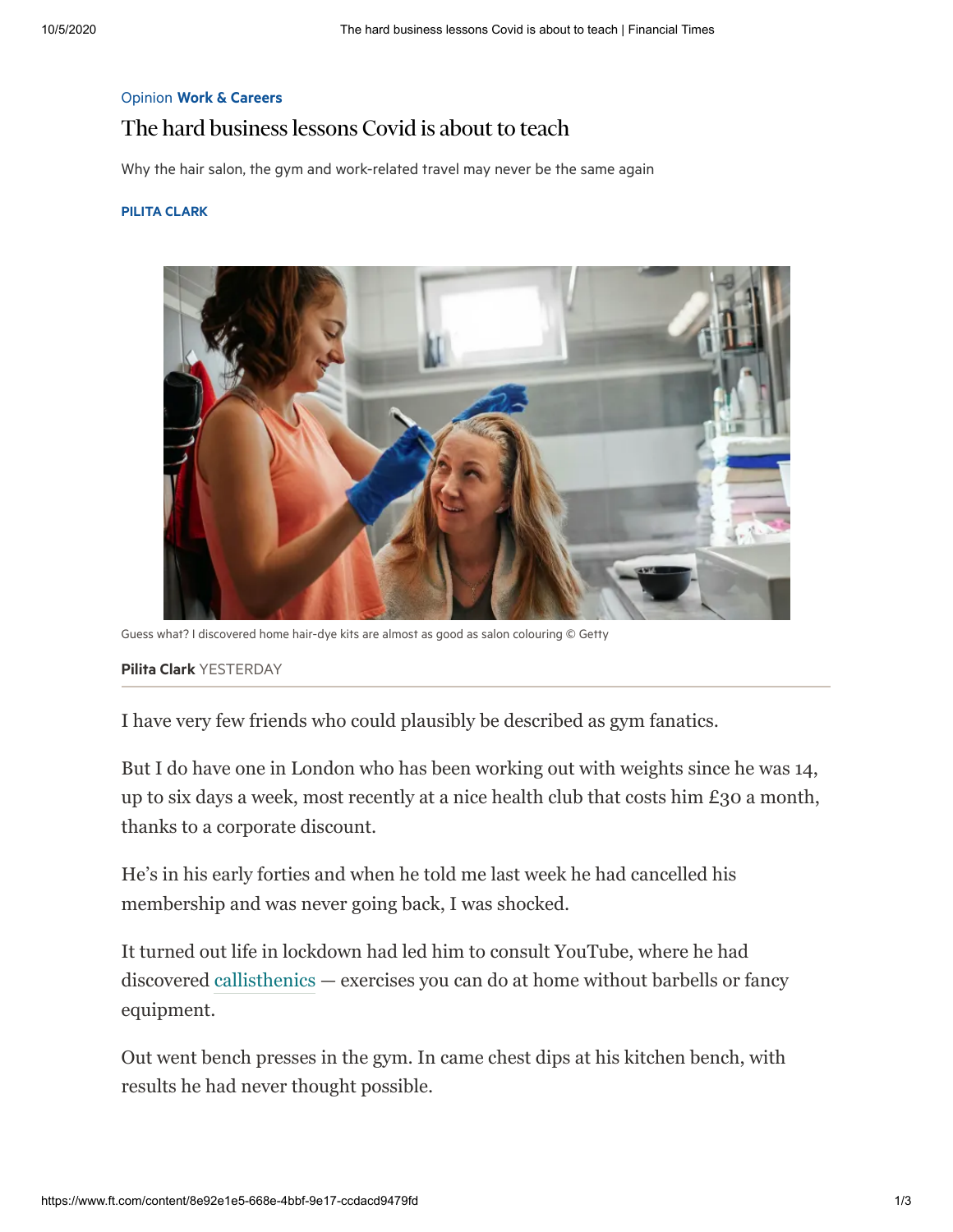"In the six months I've been doing callisthenics, I've reshaped my body and got so much stronger," he said, a note of wonder in his voice. Everyone at work had dumped their gym memberships too, he added, as had his wife. And just think: but for the pandemic, he never would have thought of doing something he wished he had started years ago.

Listening to him talk reminded me of a question that keeps recurring as the Covid crisis goes on.

Will my friend's discovery — and others like it — end up leaving even deeper scars on some business sectors than the lockdowns and social distancing that are causing so much financial pain today?

Put another way, once you learn that you can do something cheaper, faster and better at home, will you ever go back to paying someone else more to do it for you?

When it comes to hair, I think not.

Pre-pandemic, I spent hundreds of pounds, and hours of my weekends, keeping grey roots and other follicular atrocities at bay.

When salons closed, I discovered something I never imagined possible: a friend next door could do just as good a job in a third of the time with a [£6.49 packet](https://www.superdrug.com/Hair/Hair-Colourants/Permanent-Hair-Dye/Nice%27n-Easy-8-Medium-Blonde/p/751302?gclid=CjwKCAjwn9v7BRBqEiwAbq1Ey_0c3Rfk6ZIWSmX5jMYgS4iOSpbRL1cFTPZUOLRB--Bf4tgylKQwRxoCoZwQAvD_BwE&gclsrc=aw.ds) of Clairol hair dye.

I still remember staring in the mirror at the results of her first effort — also done with help from YouTube — and thinking: why didn't I do this years ago?

It is true there have been tense moments. Once, we got so caught up blathering that we forgot to check how long to leave the colour on. Thus I learnt that, even though the instructions say 35 minutes at most, you can keep it in for 40 without any visible damage.

So will I chuck my old hairdresser? Not entirely. My friend draws the line at a cut and blow-dry, so salon-level maintenance will be needed. Just not nearly as much as before.

So are hair salons in trouble post-Covid? I have no idea. I may be a serious outlier.

If I had to take a stab, I would guess that cinemas will survive Netflix (nothing matches the group experience); Zoom will kill much business travel (now that we know how to use it); and cafés will be fine.